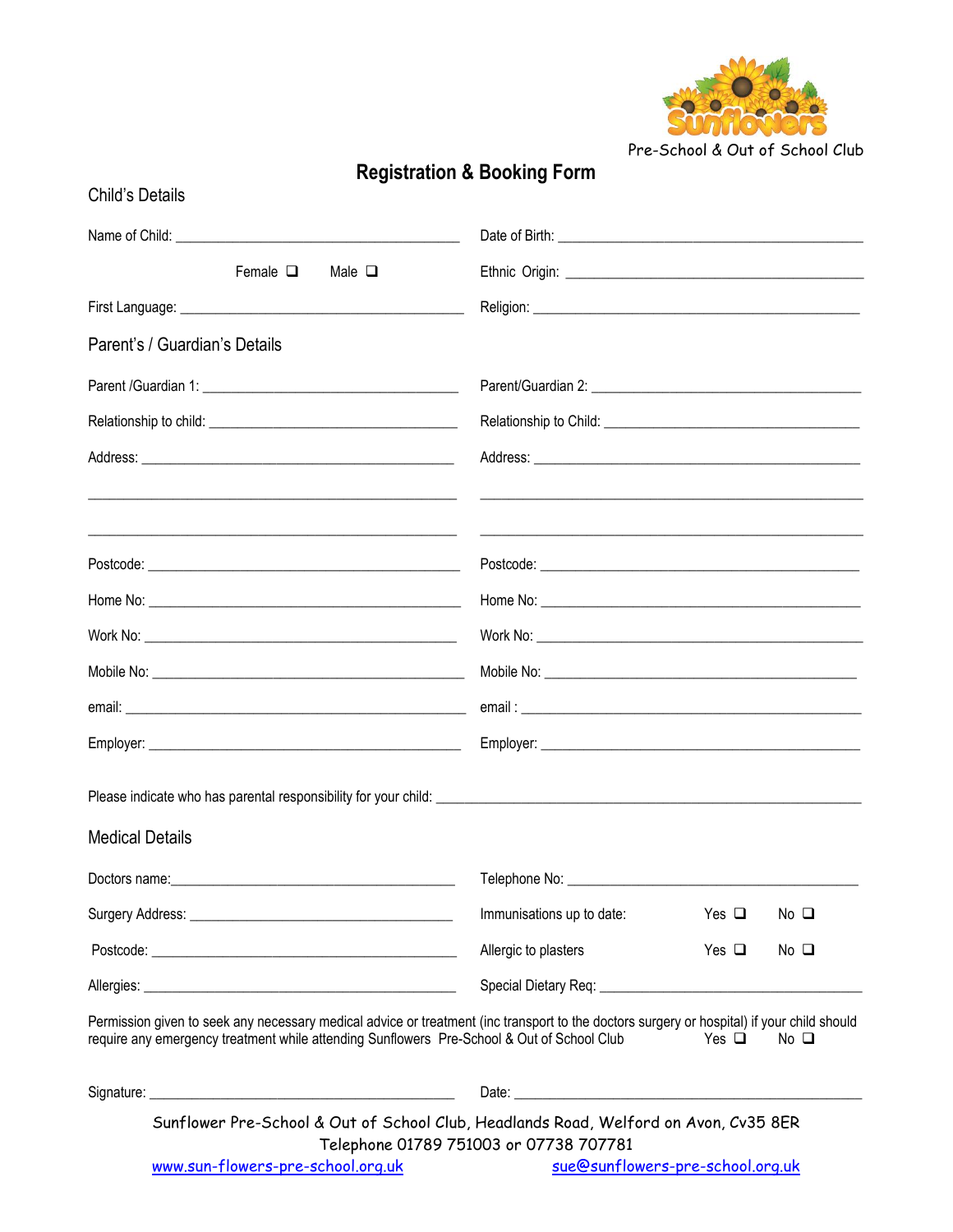

Pre-School & Out of School Club

| <b>Emergency Contacts</b><br>Please indicate the main emergency contact numbers for your child                                                                                                                                                                                                                                                                                                                          |                                                                                                                                                                                                                                                                                                                                                                                                                                                                                                                                                                                                                                                       |
|-------------------------------------------------------------------------------------------------------------------------------------------------------------------------------------------------------------------------------------------------------------------------------------------------------------------------------------------------------------------------------------------------------------------------|-------------------------------------------------------------------------------------------------------------------------------------------------------------------------------------------------------------------------------------------------------------------------------------------------------------------------------------------------------------------------------------------------------------------------------------------------------------------------------------------------------------------------------------------------------------------------------------------------------------------------------------------------------|
|                                                                                                                                                                                                                                                                                                                                                                                                                         |                                                                                                                                                                                                                                                                                                                                                                                                                                                                                                                                                                                                                                                       |
|                                                                                                                                                                                                                                                                                                                                                                                                                         |                                                                                                                                                                                                                                                                                                                                                                                                                                                                                                                                                                                                                                                       |
|                                                                                                                                                                                                                                                                                                                                                                                                                         |                                                                                                                                                                                                                                                                                                                                                                                                                                                                                                                                                                                                                                                       |
|                                                                                                                                                                                                                                                                                                                                                                                                                         |                                                                                                                                                                                                                                                                                                                                                                                                                                                                                                                                                                                                                                                       |
|                                                                                                                                                                                                                                                                                                                                                                                                                         |                                                                                                                                                                                                                                                                                                                                                                                                                                                                                                                                                                                                                                                       |
|                                                                                                                                                                                                                                                                                                                                                                                                                         |                                                                                                                                                                                                                                                                                                                                                                                                                                                                                                                                                                                                                                                       |
|                                                                                                                                                                                                                                                                                                                                                                                                                         |                                                                                                                                                                                                                                                                                                                                                                                                                                                                                                                                                                                                                                                       |
|                                                                                                                                                                                                                                                                                                                                                                                                                         |                                                                                                                                                                                                                                                                                                                                                                                                                                                                                                                                                                                                                                                       |
|                                                                                                                                                                                                                                                                                                                                                                                                                         |                                                                                                                                                                                                                                                                                                                                                                                                                                                                                                                                                                                                                                                       |
|                                                                                                                                                                                                                                                                                                                                                                                                                         |                                                                                                                                                                                                                                                                                                                                                                                                                                                                                                                                                                                                                                                       |
| <b>Collection Details</b><br>Persons permitted to collect your child from Sunflower Pre-School & Out of school Club                                                                                                                                                                                                                                                                                                     |                                                                                                                                                                                                                                                                                                                                                                                                                                                                                                                                                                                                                                                       |
|                                                                                                                                                                                                                                                                                                                                                                                                                         |                                                                                                                                                                                                                                                                                                                                                                                                                                                                                                                                                                                                                                                       |
|                                                                                                                                                                                                                                                                                                                                                                                                                         |                                                                                                                                                                                                                                                                                                                                                                                                                                                                                                                                                                                                                                                       |
| nominate a password to assist with identification.                                                                                                                                                                                                                                                                                                                                                                      | If on occasion you require any other person(s) to collect your child from Sunflower Pre-school & Out of School Club you will need to                                                                                                                                                                                                                                                                                                                                                                                                                                                                                                                  |
|                                                                                                                                                                                                                                                                                                                                                                                                                         |                                                                                                                                                                                                                                                                                                                                                                                                                                                                                                                                                                                                                                                       |
| <b>Other Permissions</b><br>Sharing of Information<br>I hereby give consent for information to be shared in relation to child protection and safeguarding<br>Outings<br>transport hired by Sunflowers (all of which will have relevant insurance and prior notice given)<br>Photographs / Videos<br>relevant) for the purpose of their studies, after approval from the nursery manager.<br><b>Sun Cream Protection</b> | Yes $\Box$<br>$No$ $\square$<br>I hereby give consent to my child participating in all activities, including outings and visits, some of which may include travelling by<br>Yes $\Box$<br>$No$ $\Box$<br>I hereby give consent for my child to appear in photographs, which may be used in the media in connection with the nursery and<br>advertising purposes; including being observed from time to time by students and appearing in photographs / videos (where<br>Yes $\Box$<br>$No$ $\Box$<br>I hereby give consent for the staff to apply Boots Factor 50 sun protection cream to my child should I not provide my own.<br>Yes $\Box$<br>No □ |
|                                                                                                                                                                                                                                                                                                                                                                                                                         |                                                                                                                                                                                                                                                                                                                                                                                                                                                                                                                                                                                                                                                       |
| www.sun-flowers-pre-school.org.uk                                                                                                                                                                                                                                                                                                                                                                                       | Sunflower Pre-School & Out of School Club, Headlands Road, Welford on Avon, Cv35 8ER<br>Telephone 01789 751003 or 07738 707781<br>sue@sunflowers-pre-school.org.uk                                                                                                                                                                                                                                                                                                                                                                                                                                                                                    |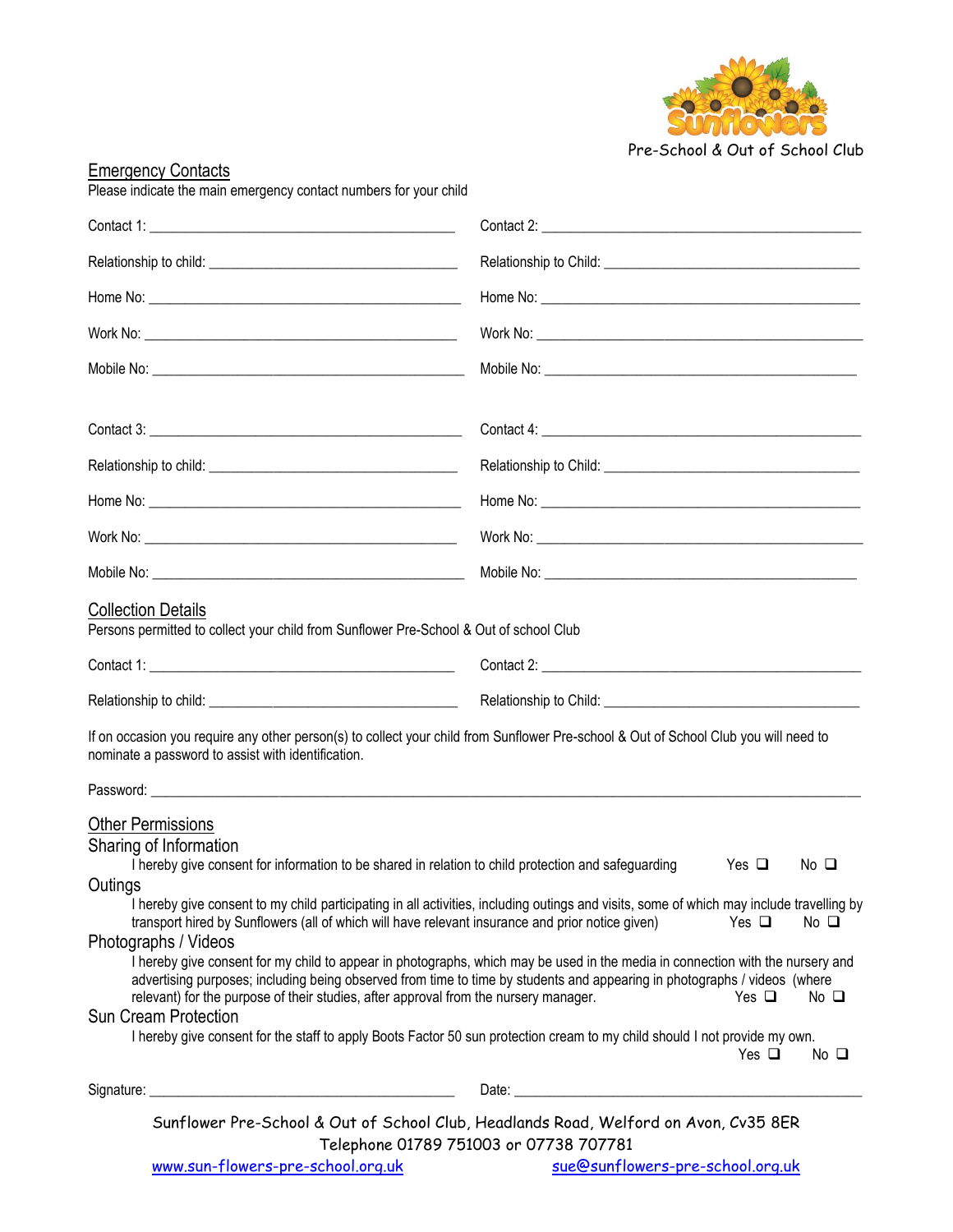

Pre-School & Out of School Club

| <b>Place Requirements</b><br>Sessions                                                                                                                                                                                                                                                                                                                                                                                                                                                                                                                                                                                                                                         | Timings                                                                                                                                                                                                                                                                                                                                                                                                                                                                                                             | Mon                             | Tue                                  | Wed                                  | Thu                                  | Fri                             |  | Term Time Only                   |             |
|-------------------------------------------------------------------------------------------------------------------------------------------------------------------------------------------------------------------------------------------------------------------------------------------------------------------------------------------------------------------------------------------------------------------------------------------------------------------------------------------------------------------------------------------------------------------------------------------------------------------------------------------------------------------------------|---------------------------------------------------------------------------------------------------------------------------------------------------------------------------------------------------------------------------------------------------------------------------------------------------------------------------------------------------------------------------------------------------------------------------------------------------------------------------------------------------------------------|---------------------------------|--------------------------------------|--------------------------------------|--------------------------------------|---------------------------------|--|----------------------------------|-------------|
| Pre-School Full day<br>Pre-School am<br>Pre-School pm<br>School Day                                                                                                                                                                                                                                                                                                                                                                                                                                                                                                                                                                                                           | $8.00am - 6.00pm$<br>$8.00am - 1.00pm$<br>$1.00$ pm $- 6.00$ pm<br>$8.45$ am $-3.15$ pm                                                                                                                                                                                                                                                                                                                                                                                                                             | $\Box$<br>$\Box$<br>$\Box$<br>◻ | $\Box$<br>$\Box$<br>$\Box$<br>$\Box$ | $\Box$<br>$\Box$<br>$\Box$<br>$\Box$ | $\Box$<br>$\Box$<br>$\Box$<br>$\Box$ | ❏<br>$\Box$<br>$\Box$<br>$\Box$ |  | Yes<br>No                        | ❏<br>$\Box$ |
| <b>Breakfast Club</b><br>After School - Short session 3.15pm - 4.30pm<br>After School - Full session                                                                                                                                                                                                                                                                                                                                                                                                                                                                                                                                                                          | $8.00am - 8.45am$<br>$3.15$ pm $-6.00$ pm                                                                                                                                                                                                                                                                                                                                                                                                                                                                           | $\Box$<br>$\Box$<br>$\Box$      | $\Box$<br>$\Box$<br>$\Box$           | $\Box$<br>$\Box$<br>$\Box$           | $\Box$<br>$\Box$<br>$\Box$           | $\Box$<br>$\Box$<br>$\Box$      |  |                                  |             |
| Free Nursery Education Funded (NEF) Places<br>3 Hour - am<br>3 Hour - pm                                                                                                                                                                                                                                                                                                                                                                                                                                                                                                                                                                                                      | 8.45am - 11.45am<br>$12.15$ pm $-3.15$ pm                                                                                                                                                                                                                                                                                                                                                                                                                                                                           | $\Box$<br>$\Box$                | $\Box$<br>$\Box$                     | $\Box$<br>$\Box$                     | $\Box$<br>$\Box$                     | $\Box$<br>$\Box$                |  |                                  |             |
| Other Sessions Required - Please detail                                                                                                                                                                                                                                                                                                                                                                                                                                                                                                                                                                                                                                       |                                                                                                                                                                                                                                                                                                                                                                                                                                                                                                                     | $\Box$                          | $\Box$                               | $\Box$                               | $\Box$                               | $\Box$                          |  |                                  |             |
| Drop off details                                                                                                                                                                                                                                                                                                                                                                                                                                                                                                                                                                                                                                                              |                                                                                                                                                                                                                                                                                                                                                                                                                                                                                                                     |                                 |                                      |                                      |                                      |                                 |  |                                  |             |
| <b>Collection Details</b>                                                                                                                                                                                                                                                                                                                                                                                                                                                                                                                                                                                                                                                     |                                                                                                                                                                                                                                                                                                                                                                                                                                                                                                                     |                                 |                                      |                                      |                                      |                                 |  |                                  |             |
|                                                                                                                                                                                                                                                                                                                                                                                                                                                                                                                                                                                                                                                                               |                                                                                                                                                                                                                                                                                                                                                                                                                                                                                                                     |                                 |                                      |                                      |                                      |                                 |  |                                  |             |
|                                                                                                                                                                                                                                                                                                                                                                                                                                                                                                                                                                                                                                                                               |                                                                                                                                                                                                                                                                                                                                                                                                                                                                                                                     |                                 |                                      |                                      |                                      |                                 |  |                                  |             |
| A non refundable Registration fee of £35 is payable for all Pre-school Children on submission of the completed Registration & Booking<br>forms this guarantees your child's place at Sunflowers and also includes up to 3 settling in visits varying at a mutually agreeable time<br>prior to your child's start date with Sunflowers.<br>If your child only attends the NEF funded sessions no registration fee require but registration forms must be completed.<br>A non refundable Registration fee of £20 is payable for all Out of School club Children on submission of the completed Registration &<br>Booking form this guarantees your child's place at Sunflowers. |                                                                                                                                                                                                                                                                                                                                                                                                                                                                                                                     |                                 |                                      |                                      |                                      |                                 |  |                                  |             |
| Registration Fee - Pre-school paid $\square$<br>Registration Fee - Out of School paid $\square$                                                                                                                                                                                                                                                                                                                                                                                                                                                                                                                                                                               |                                                                                                                                                                                                                                                                                                                                                                                                                                                                                                                     |                                 |                                      |                                      |                                      |                                 |  |                                  |             |
| Deposit paid<br>$\Box$<br>Acceptance of Terms & Conditions                                                                                                                                                                                                                                                                                                                                                                                                                                                                                                                                                                                                                    | A deposit to the sum of your child's first week's fees will be required before your first settling in visit. All fees are payable on the 1st of<br>every month - your deposit will deducted from your first months fees.<br>Amount paid<br>This contract is between Sunflowers Pre-School & Out of School Club and the undersigned Parents / Guardian's of the child detailed<br>above. I/We have read and understand the terms and conditions of accepting a place at Sunflowers Pre-School and Out of School Club |                                 |                                      |                                      |                                      |                                 |  |                                  |             |
|                                                                                                                                                                                                                                                                                                                                                                                                                                                                                                                                                                                                                                                                               |                                                                                                                                                                                                                                                                                                                                                                                                                                                                                                                     |                                 |                                      |                                      |                                      |                                 |  |                                  |             |
|                                                                                                                                                                                                                                                                                                                                                                                                                                                                                                                                                                                                                                                                               |                                                                                                                                                                                                                                                                                                                                                                                                                                                                                                                     |                                 |                                      |                                      |                                      |                                 |  |                                  |             |
| Signed for and on behalf of Sunflowers Pre-school & Out of School Club                                                                                                                                                                                                                                                                                                                                                                                                                                                                                                                                                                                                        |                                                                                                                                                                                                                                                                                                                                                                                                                                                                                                                     |                                 |                                      |                                      |                                      |                                 |  |                                  |             |
|                                                                                                                                                                                                                                                                                                                                                                                                                                                                                                                                                                                                                                                                               |                                                                                                                                                                                                                                                                                                                                                                                                                                                                                                                     |                                 |                                      |                                      |                                      |                                 |  |                                  |             |
|                                                                                                                                                                                                                                                                                                                                                                                                                                                                                                                                                                                                                                                                               | Sunflower Pre-School & Out of School Club, Headlands Road, Welford on Avon, Cv35 8ER                                                                                                                                                                                                                                                                                                                                                                                                                                |                                 |                                      |                                      |                                      |                                 |  |                                  |             |
|                                                                                                                                                                                                                                                                                                                                                                                                                                                                                                                                                                                                                                                                               | Telephone 01789 751003 or 07738 707781<br>www.sun-flowers-pre-school.org.uk                                                                                                                                                                                                                                                                                                                                                                                                                                         |                                 |                                      |                                      |                                      |                                 |  | sue@sunflowers-pre-school.org.uk |             |